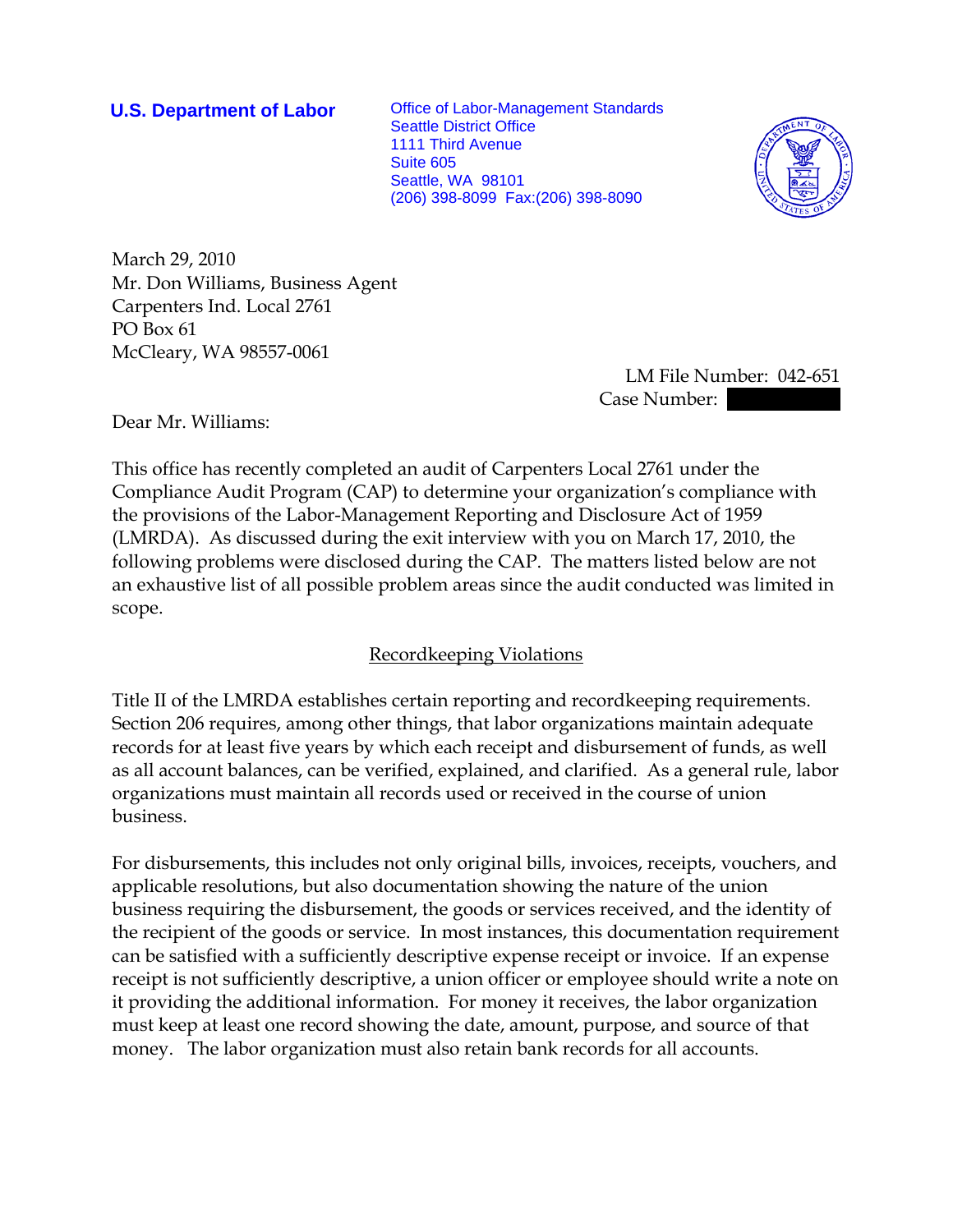The audit of the Carpenters Local 2761's 2009 records revealed the following recordkeeping violations:

### 1. General Expenses

 Local 2761 did not retain adequate documentation for general and reimbursed expenses incurred by the local and its officers totaling at least \$106,000. For example normal operating expenses such as office supplies, utilities, insurance, per capita tax, benefits, contributions, gifts, insurance, property tax, and auditor fees were not supported with a receipt.

 As previously noted above, labor organizations must retain original receipts, bills, and vouchers for all disbursements. The president and treasurer (or corresponding principal officers) of your union, who are required to sign your union's LM report, are responsible for properly maintaining union records.

## 2. Meal Expenses

Carpenters Local 2761 did not require officers to submit itemized receipts for meal expenses totaling at least \$110. The union must maintain itemized receipts provided by restaurants to officers and employees. These itemized receipts are necessary to determine if such disbursements are for union business purposes and to sufficiently fulfill the recordkeeping requirement of LMRDA Section 206.

Carpenters Local 2761 records of meal expenses did not include the names and titles of the persons incurring the restaurant charges. For example, no receipts were provided for any meal expense and the names of the attendees incurring the expense was not noted. Union records of meal expenses must include written explanations of the union business conducted and the full names and titles of all persons who incurred the restaurant charges. Also, the records retained must identify the names of the restaurants where the officers or employees incurred meal expenses.

3. Lost Wages

Local 2761 did not retain adequate documentation for lost wage reimbursement payments to "union officers and employees" on approximately 25 instances. The union must maintain records in support of lost wage claims that identify each date lost wages were incurred, the number of hours lost on each date, the applicable rate